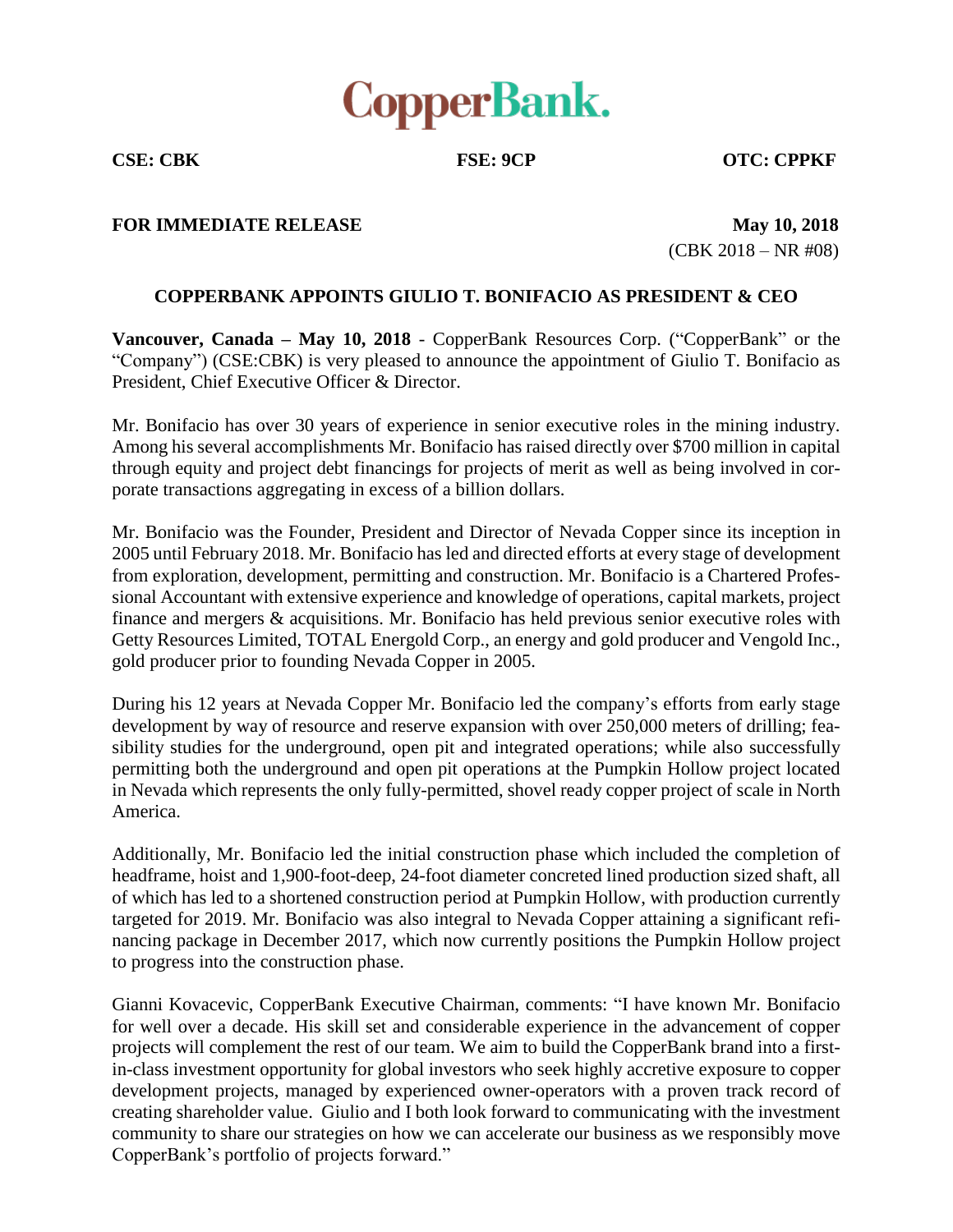Giulio T. Bonifacio, President & CEO, commented: "I am very excited to join CopperBank and working closely with Gianni and management to advance all ours projects with a focus on Pyramid and Contact which are projects of considerable merit while also considering other projects of merit. I am extremely optimistic with our abilities to advance our projects while enhancing the value proposition for all stakeholders."

## *Grant of Stock Options*

The Company also announces that it has granted an aggregate of 8,600,000 incentive stock options (the "Options"), with an exercise price of \$0.10, to officers, directors and consultants of the Company. The Options can be exercised for a period of five years from the date of grant, are subject to the policies of the Canadian Securities Exchange and contain vesting provisions whereby 25% of the Options will vest six months from the date of grant and 25% vesting every six months thereafter.

## **About CopperBank**

**CopperBank** is a Canadian exploration mining company focused on energy related metal exploration in The United States of America. The Company trades on the Canadian Securities Exchange – CSE- under the symbol "CBK".

On behalf of CopperBank Resources Corp.

"Gianni Kovacevic"

| Address: | Suite 1500, 409 Granville Street, Vancouver, BC V6C 1T2 |
|----------|---------------------------------------------------------|
| Tel:     | 604-889-0852                                            |
| E-mail:  | $g k@$ copperbankcorp.com                               |
| Website: | www.copperbankcorp.com                                  |

Advisory Regarding Forward-Looking Statements

*Certain information in this release constitutes forward looking statements or information ("forward-looking statements") under applicable securities laws and necessarily involves risks and uncertainties. Forward-looking statements included herein are made as of the date of this news release and, except as required by applicable law, CopperBank does not undertake any obligation to update or revise any of the forward-looking statements, whether as a result of new information, future events or otherwise. The forward-looking statements contained in this document are expressly qualified by this cautionary statement. Forward-looking statements relate to future events or future performance and reflect management of CopperBank's expectations or beliefs regarding future events. In certain cases, forward-looking statements can be identified by the use of words such as "plans", or "believes", or variations of such words and phrases or statements that certain actions, events or results "may", "could", "would", "might" or "will be taken", "occur" or "be achieved" or the negative of these terms or comparable terminology. Examples of forward-looking statements in this news release include, but are not limited to, statements with respect to the Company's ongoing review of its existing portfolio, the involvement of CopperBank in any potential divestiture, spin-out, partnership or other transactions involving the Company's portfolio assets, and the ability of the Company to complete any such transactions, the ability of CopperBank to*